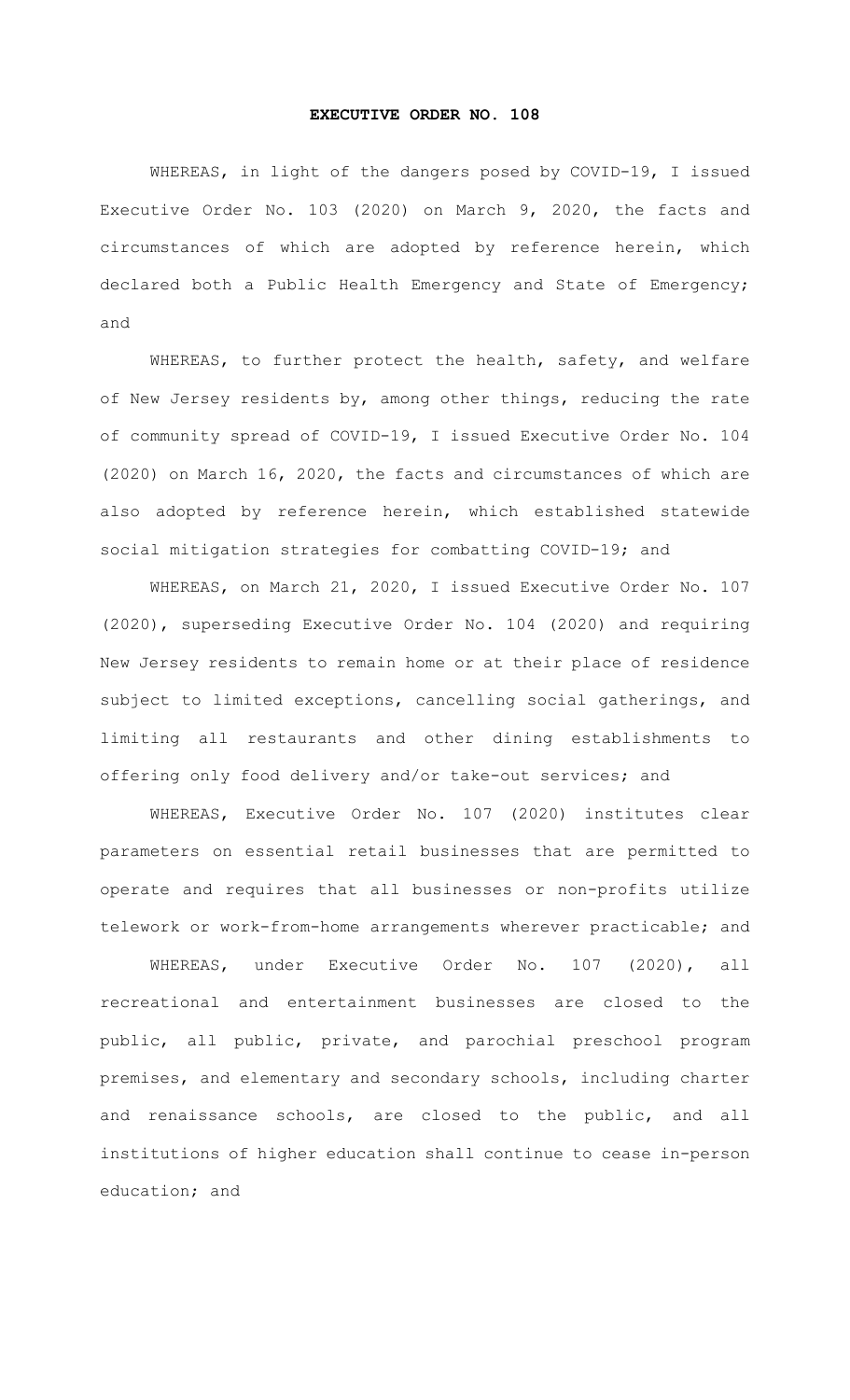WHEREAS, the Civilian Defense and Disaster Control Act ("Act") establishes that the Governor "is authorized to make, amend and rescind orders, rules and regulations ... and it shall be unlawful for any municipality or other subdivision or any other governmental agency of this State to adopt any rule or regulation or to enforce any such rule or regulation that may be at variance with any such order, rule or regulation established by the Governor," N.J.S.A. App. A:9-40; and

WHEREAS, the Act further provides that "[i]n the event of a dispute on the question of whether or not any such rule or regulation is at variance with an order, rule or regulation established by the Governor ... the determination of the Governor shall control," N.J.S.A. App. A:9-40; and

WHEREAS, in accordance with N.J.S.A. App A:9-40, I declared that, due to the State of Emergency, no municipality, county, or any agency or political subdivision of this State shall enact or enforce any order, rule, regulation, ordinance, or resolution which will or might in any way conflict with any of the provisions of my Executive Orders, or which will in any way interfere with or impede their achievement; and

WHEREAS, during an emergency such as the outbreak of COVID-19, it is of the utmost importance that the responses to the emergency be well coordinated in order to provide consistency of action, to provide clarity of action to the general public, to avoid duplication of efforts, to prevent unnecessary use of critical resources, and to ensure accurate and prompt communications with emergency personnel and the public; and

WHEREAS, unitary management is essential for coordination needed during an emergency, because, among other things:

2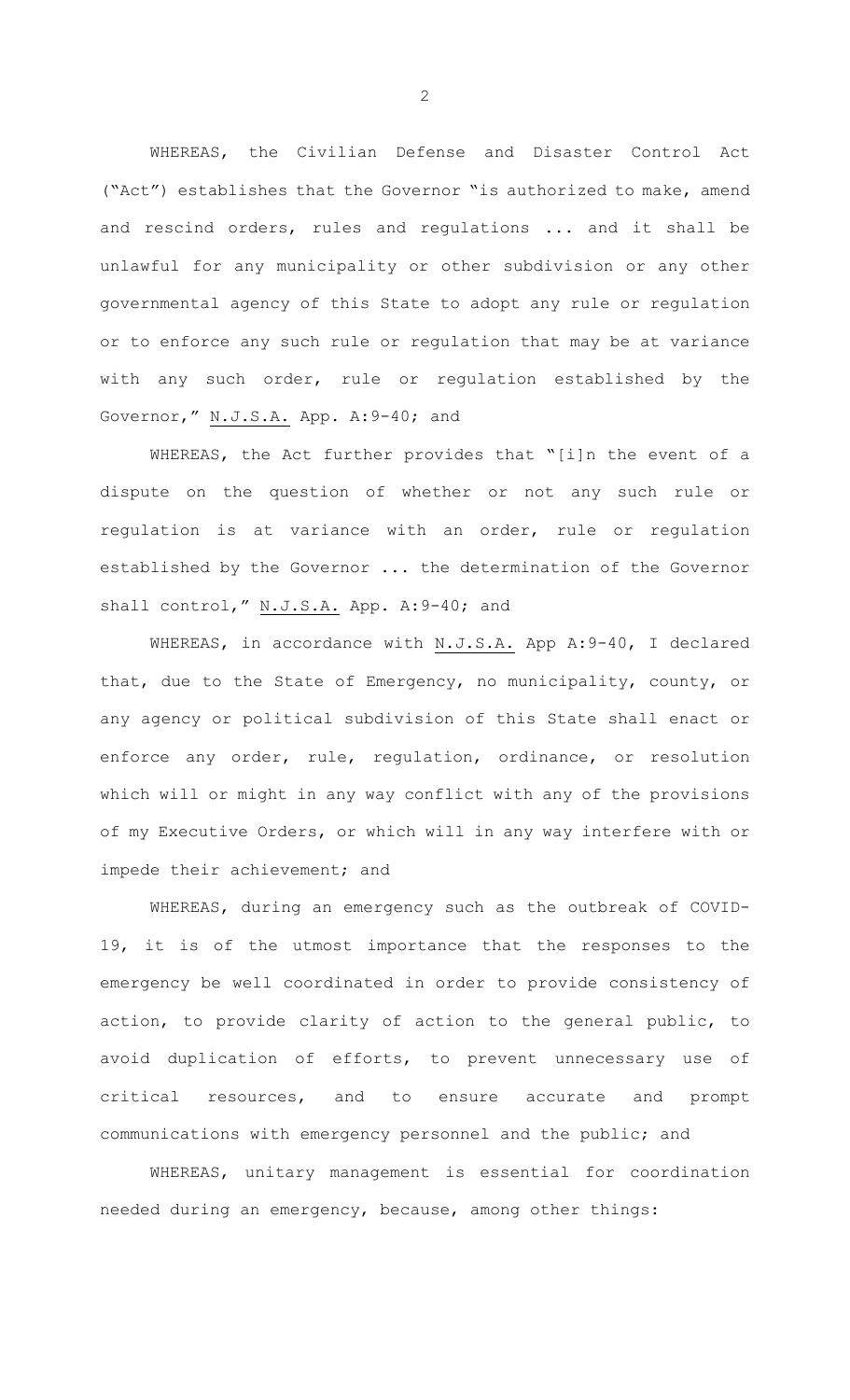- a. It allows the efficient gathering and assessment of information, and the formulation of a consistent response to changing circumstances;
- b. It ensures an appropriate balance statewide between actions needed to combat the spread of COVID-19 and avoiding unnecessary hardships to the public;
- c. It ensures that the State's resources are efficiently and adequately deployed;
- d. It eliminates the individual and potential competing interests of the State's hundreds of municipalities and 21 counties; and

 WHEREAS, the issuance of mandates and restrictions by municipalities and counties at variance with the Governor's Executive Orders confounds the benefits of a unitary management structure, because, among other things:

- a. They risk confusion among members of the public by creating requirements that are different and in places contrary to the Governor's Executive Orders;
- b. They may cause the public to conform to mandates that the Governor determined are unnecessary or, in the worst case, counter-productive;
- c. They disrupt the balance between the actions necessary to combat the spread of COVID-19 and the other needs of the population as determined by the Governor;
- d. They risk inefficient deployment of finite resources in that municipal authorities may use their emergency personnel to implement and enforce local mandates the Governor has deemed inappropriate or unnecessary;

3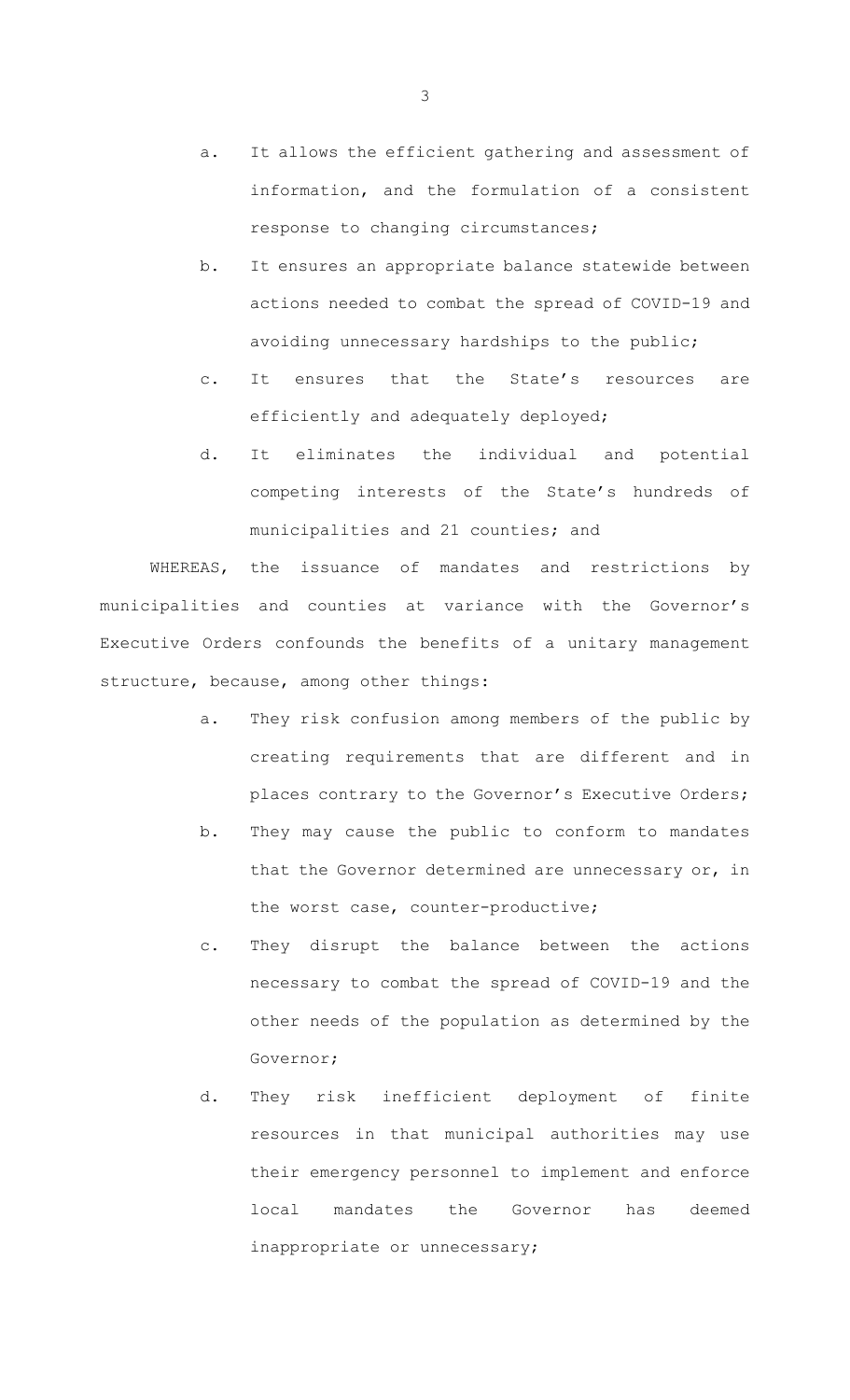e. By establishing inconsistent hours of operations and scope of services for businesses from municipality to municipality, they direct a disproportionate number of persons those surrounding localities where such facilities remain open, hence defeating the principal objective of social distancing; and

 WHEREAS, notwithstanding the overwhelming benefits of a unitary management structure, there exist certain limited circumstances where it may be beneficial for localities to be able to impose additional restrictions; and

 WHEREAS, certain municipalities may have legitimate concerns about an influx of new visitors, which may cause public health concerns as we impose social distancing measures and aim to avoid unnecessary increases in density of individuals; and

 WHEREAS, parks can vary widely in their nature, with some large parks being suitable locations for outdoor activities that can be practiced using social distancing, while other parks can attract large, crowded groups of people that pose significant public health concerns; and

WHEREAS, the Constitution and statutes of the State of New Jersey, particularly the provisions of N.J.S.A. 26:13-1 et seq., N.J.S.A. App. A: 9-33 et seq., N.J.S.A. 38A: 3-6.1, and N.J.S.A. 38A:2-4 and all amendments and supplements thereto, confer upon the Governor of the State of New Jersey certain emergency powers, which I have invoked;

 NOW, THEREFORE, I, PHILIP D. MURPHY, Governor of the State of New Jersey, by virtue of the authority vested in me by the Constitution and by the Statutes of this State, do hereby ORDER and DIRECT: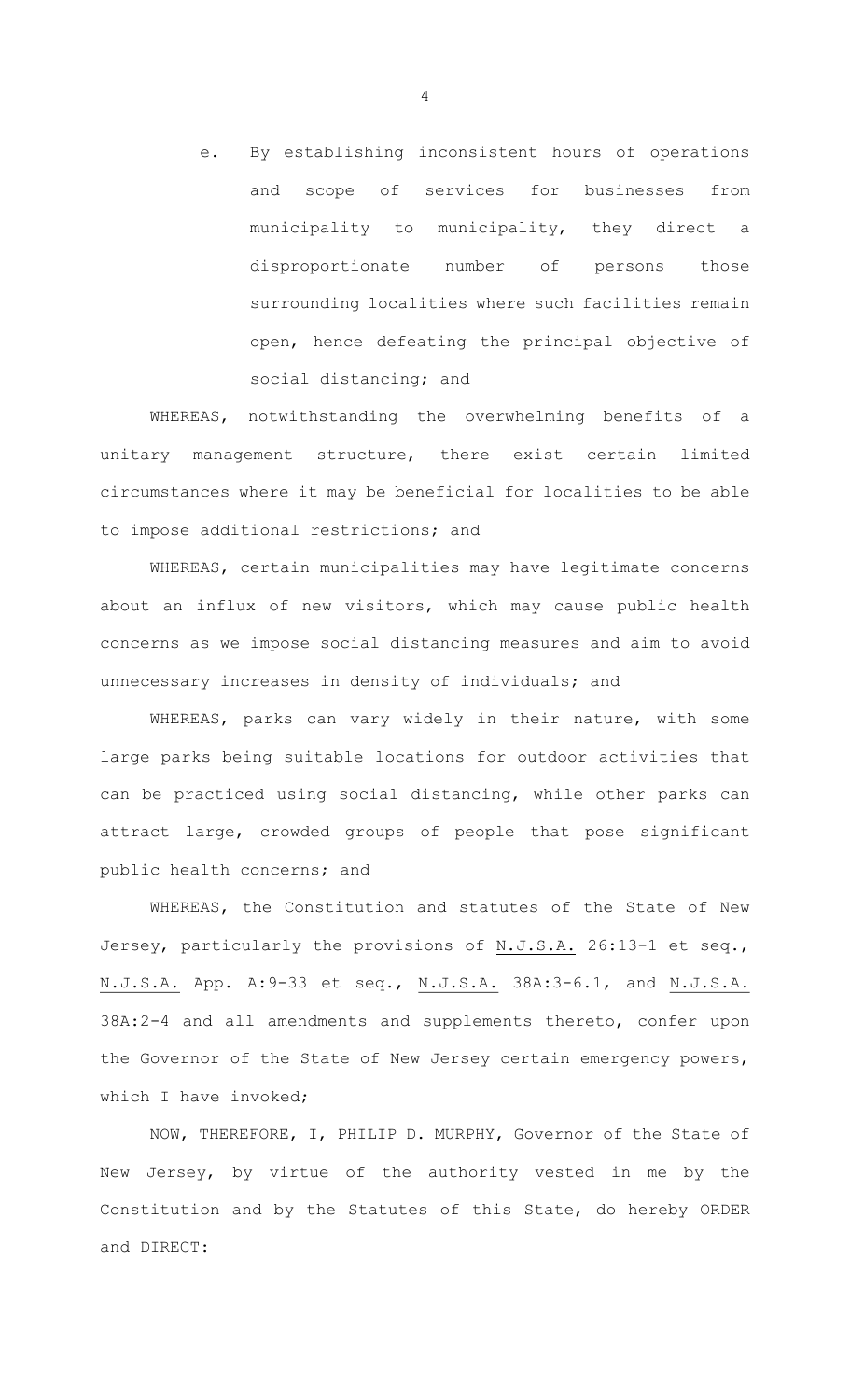1. Any county or municipal restriction imposed in response to COVID-19 that in any way will or might conflict with any of the provisions of Executive Order No. 107 (2020), or which will or might in any way interfere with or impede its achievement, or the achievement of Administrative Orders issued as authorized by my Executive Orders, is hereby invalidated. Examples of such restrictions include, but are not limited to, the following:

- a. Any additions to or deletions from the list of retail businesses that I have deemed essential or that have been identified as essential through Administrative Orders authorized by my Executive Orders;
- b. Any limitations imposed on any business's scope of service or hours of operation;
- c. Any density or social distancing requirements;
- d. Any orders relating to the gathering of individuals; and
- e. general restrictions on the freedom of movement within that county or municipality, including but not limited to the imposition of curfews.

2. No municipality, county, or any other agency or political subdivision of this State shall enact or enforce any order, rule, regulation, ordinance, or resolution which will or might in any way conflict with any of the provisions of Executive Order No. 107 (2020), or which will or might in any way interfere with or impede its achievement, or the achievement of Administrative Orders issued as authorized by my Executive Orders.

3. Paragraphs 1 and 2 do not apply to the following categories of entities, over which municipalities or counties have the ability to impose additional restrictions in response to COVID-

5